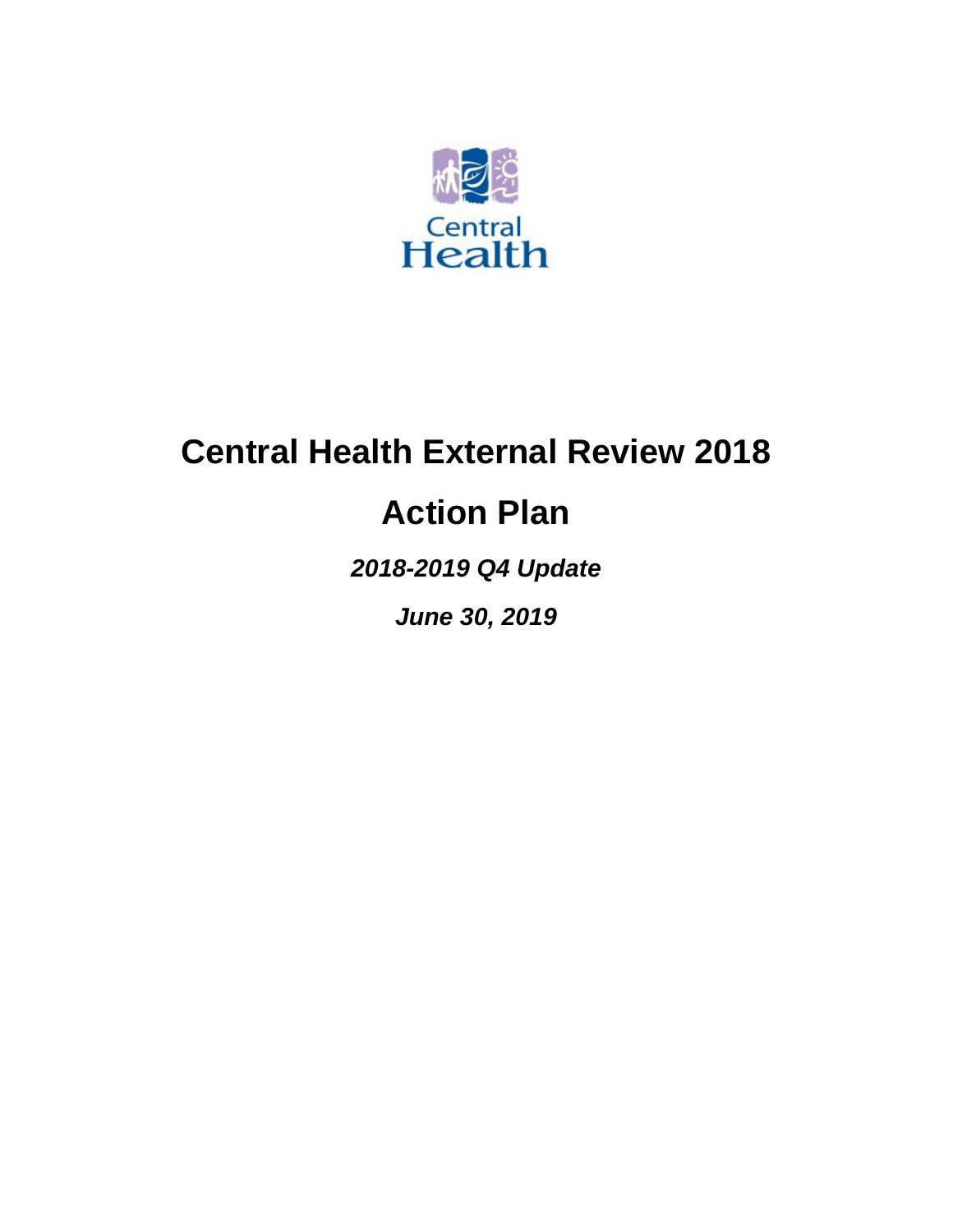## **ACTION PLAN**

### **Central Health External Review and Recommendations**

## **Introduction**

On May 17, 2018 the Honourable John Haggie, Minister of Health and Community Services, released the Central Regional Health Authority External Review Report. It included 32 recommendations to address governance, leadership, clinical management, relationships, succession planning, and community engagement; and an additional 4 'other issues' recommendations, bringing the total recommendations to 36.

An Implementation Steering Committee (ISC) was created to oversee implementation of the report recommendations. Committee membership includes the Central Health Board Chair, who serves as the Chair of ISC; representatives from Central Health's Board of Trustees; Memorial University's Faculty of Medicine; and the Department of Health and Community Services; with external review lead Dr. Peter Vaughan acting as an advisor. The President and CEO, as well as a support from the Senior Management Team, sits on the committee.

The committee met initially to review the recommendations, assess the status of each recommendation, and develop an action plan to move the recommendations forward. The committee now meets on a quarterly basis to monitor and update the status of the recommendations.

Directly responding to the external review recommendations, the action plan has three goals:

- 1. Support Central Health in cultivating and fostering a culture that lives its values of compassion, accountability, respect, equity, and safety.
- 2. Enable the continued development and implementation of a person- and family-centred care approach, regional programs and services, collaborative practice, and respectful workplaces.
- 3. Serve as the basis for regular reporting to the Department of Health and Community Services, and the public.

## **NOTE**

In developing the action plan, you will note there are several activities listed for each of the recommendations that are aimed to address the intent of the recommendation. When all actions are completed the recommendation is considered completed.

When there was a need to have additional information regarding the intent of the recommendation, Dr. Vaughan was consulted and the interpretation of the intent of the recommendation is contained in this action plan.

A legend is developed to align with the status of the actions: Green - actions that are completed, Blue actions that are in progress, and Black - actions that are yet to be commenced. Worthy to note, some of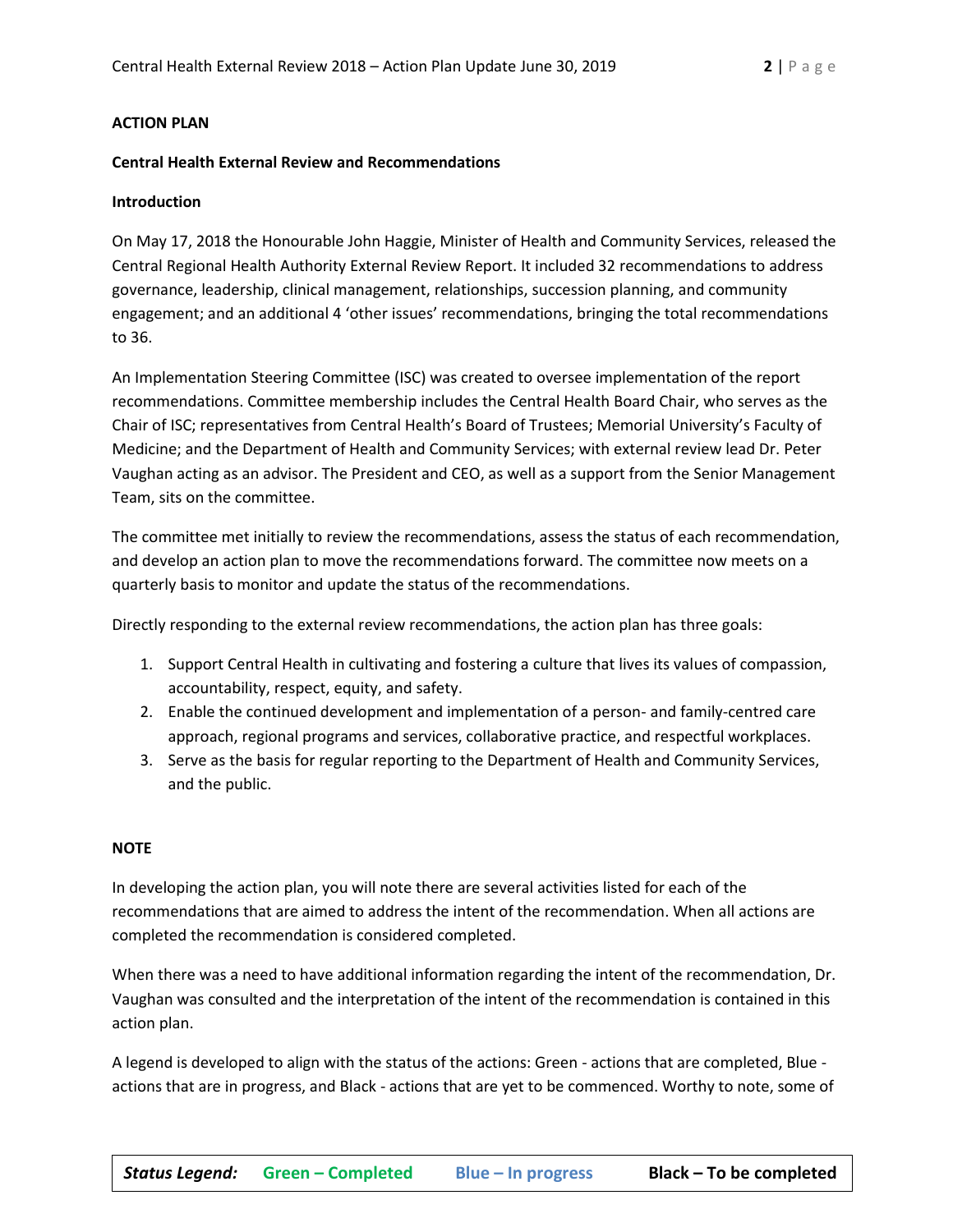the actions in the action plan are newly developed initiatives/strategies, while others originated before the external review. For instance, some of the actions include initiatives Central Health began before the external review (e.g. organizational culture of civility and respect, programmatic approach to clinical services across the RHA, Primary Health Care collaborative care, new Central Health website implementation of recommendations from security review, etc.). Many of these actions are listed as ongoing while other actions listed are commencing based upon the timeline identified in the plan. A Lead individual has been identified for each recommendation. This individual has accountability for the actions list and is responsible to report back to the committee on the status of the actions.

It should also be noted that the Central Health External Review Report completed by Dr. Vaughan does not have recommendations listed in a sequential number and their recommendations reflect the sections of the report where recommendations are noted. For instance, there are no recommendations in section 1, 2 or 8 of the report. To be consistent with the recommendations of the external review, the numbering aligns with the recommendation numbering as identified in the report.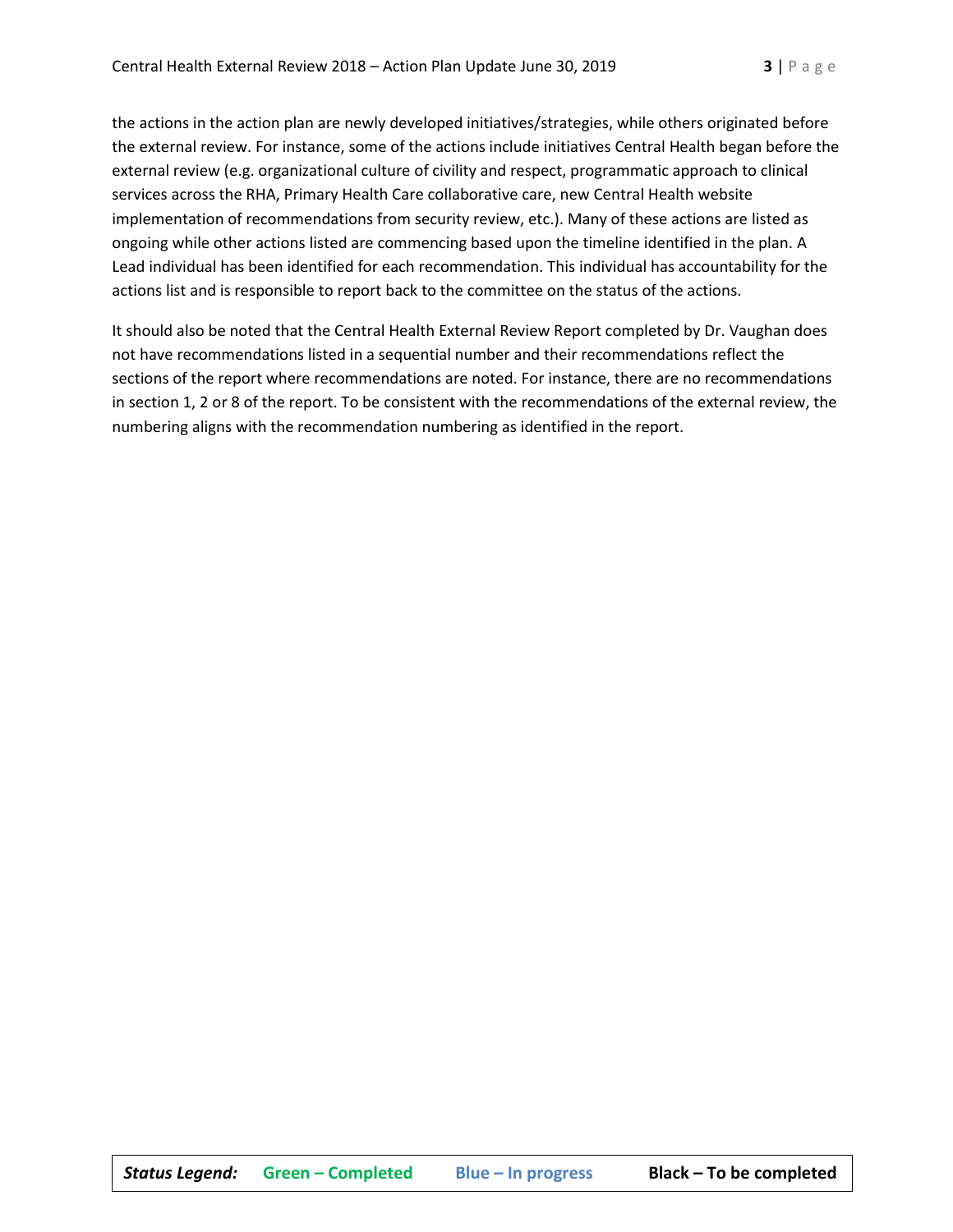## **GOVERNANCE**

## **Recommendations**

**3.0 (1) Government should incentivize collaboration between the municipalities of Grand Falls-Windsor and Gander. Interpretation**

Dr. Vaughan clarified that this recommendation should be focused on developing robust Primary Health Care (PHC) Networks in Gander and Grand Falls-Windsor. These networks would have a full team of health care professionals (physicians, social workers, nurses, dietitians, etc.) focused on the needs of the community. He further explained that money to support the Primary Health Care Network will help make this happen. The need to move away from institutional focus and to focus on the needs of the population was identified.

**Actions**

## **Lead**

VP – Integrated Health & Chief Nursing Officer

Establish Community Advisory Committees (CACs) in Gander and Grand Falls Windsor.

Engage with HCS senior leadership to ensure alignment between CH PHC plans/initiatives and provincial vision for PHC. Engage with Shalloway Primary Health Care Network to identify alignments and opportunities.

Involve Gander and Grand Falls-Windsor in next environmental scan (community health needs assessment) as part of next strategic planning process.

Review all PHC initiatives, and identify ways to involve stakeholders (e.g. municipalities, CACs, Memorial University Faculty of Medicine, etc.).

**3.1 (2) The Board should focus its role on oversight of management – healthy tension is desirable.**

**Lead** CEO

Note: Actions under this recommendation should be reviewed with actions under recommendation 3.6.

**Actions**

Introduce new CEO report to the board format.

Review current Board orientation binder and sessions.

Explore provincial orientation binder and sessions.

Develop tools for Board Trustees (e.g. client relations referral cards, speaking points, etc.).

Re-administer the Accreditation Canada Governance Standards self-assessment and governance functioning tool and develop action plan.

Board chair to lead discussion with Trustees about roles and characteristics of a governance board. Following discussion, develop survey for consensus on Trustee roles and responsibilities.

Develop educational needs survey for board members.

**3.2 (3) The Board develop a communication strategy a) internally for staff and physicians, and b) externally with communities to increase transparency of the Board decision-making process.**

**Lead**

Director of Communications & Government Relations

Note: Actions under this recommendation should be reviewed with actions under recommendation 3.1 and 3.4.

**Actions**

Update RHA communications plans to include consideration of the role of the Board in significant communication initiatives (e.g. service/program changes, crisis communications, etc.).

*Status Legend:* **Green – Completed Blue – In progress Black – To be completed**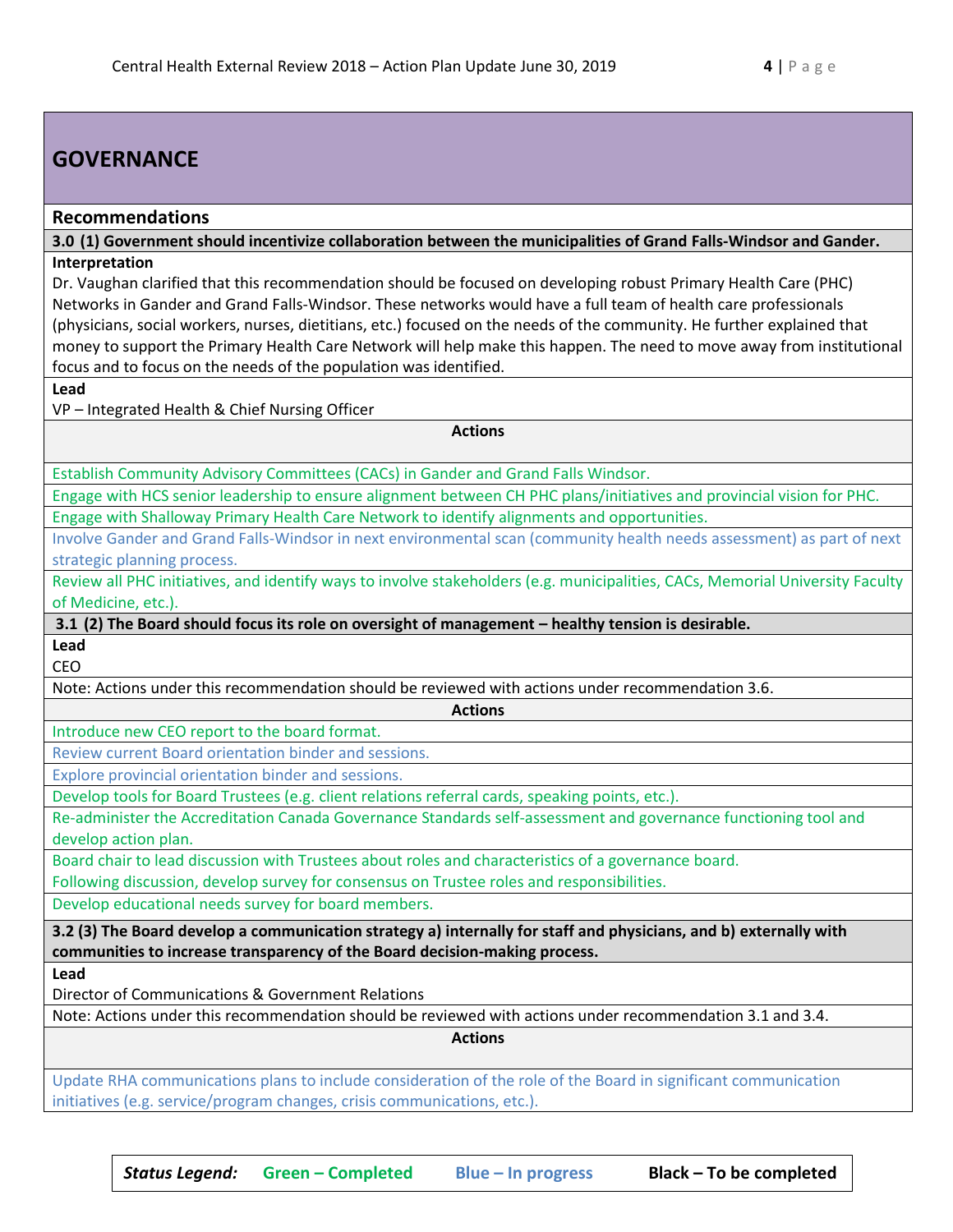Include significant Board decisions in internal and external communications plans. Discuss development of a Stakeholder Relations Committee of the Board. **3.3 (4) Medical Staff Bylaws changes are required to remove CEO as final authority for approval of credentialing and privileging of physicians. The responsibility for credentialing and privileging of physicians should be a Board responsibility based on the recommendations of the RHA Credentials Committee. Lead** VP – Medical Services & Chief of Staff **Actions** Contract with legal counsel to draft proposed changes to current medical staff by-laws to remove the CEO as final authority for approval of credentials. **3.4 (5) Amend Board Bylaws to open meetings to the public beyond the annual meeting. In camera meetings should be confined to matters pertaining to finance, legal and human resource issues only. Lead** VP – People & Transformation/Governance Committee of the Board **Actions** Consult with legal re: public disclosure of agendas, minutes, reports, etc. Governance committee of the board to review current Board bylaws. Develop new agenda format for board meetings. First open board meeting to be held before December 31, 2018. **3.5 (6) The Board should devote at least one meeting annually to risk assessment and risk mitigation.** Lead VP – People & Transformation **Actions** Update the board on current risk management and mitigation policies and practices in place at the RHA as outlined in the Central Health Risk Management Plan 2018-2020. Review compliance statement provided by the CEO to the Board and increase reporting from once a year to quarterly. Ensure that risk mitigation initiatives are reported quarterly to the Board through the organization's new balanced scorecard. **3.6 (7) The Board invest in governance training such as the Institute of Corporate Directors program. Lead** CEO **Actions** Review orientation binder and education sessions provided to the Board in 2016-2017. Explore Institute of Corporate Directors (ICD) corporate membership. Board members to enroll in Directors Education Program session offered by the ICD – *Overseeing Strategy: A Framework for Boards of Directors.*  Partner with the DHCS to deliver Board education on the *RHA Act* and the Board's role in patient safety. Develop education needs assessment survey. Work with other RHA's to develop provincial approach to board orientation. **3.7 (8) The Board hold management accountable for measurable improvement in organizational culture civility and**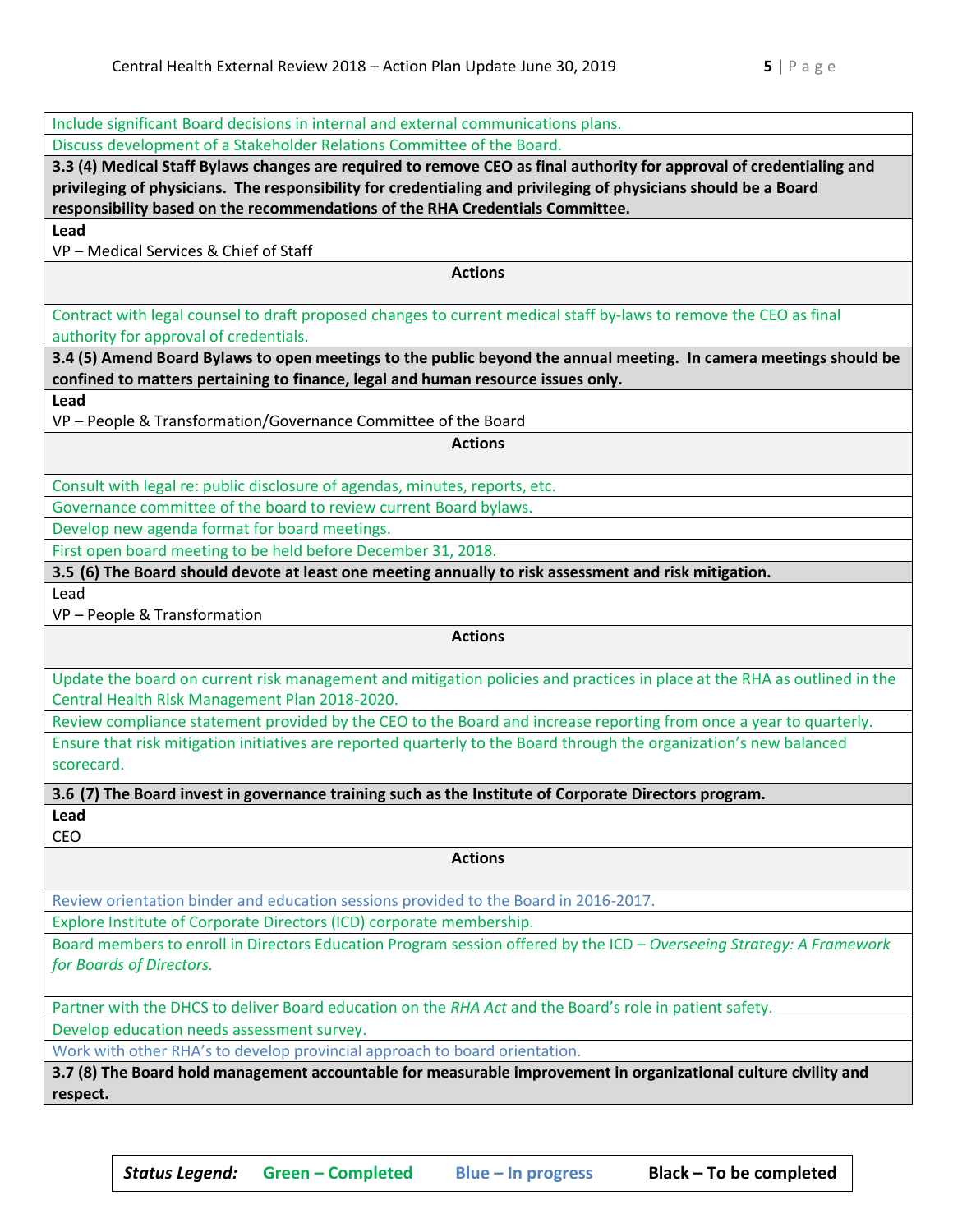## **Lead**

VP – People & Transformation

**Actions**

Promote and support the Working Minds Sessions and the 'Guarding Minds at Work' survey to achieve Level 3 certification with Excellence Canada.

Continue to promote and support *Trust Your Canary* civility and respect sessions.

Continue to support and advance the LEADS Framework.

Continue with development of balanced scorecard, and include cultural indicators (e.g. numbers of harassment claims, exit interviews etc.).

Identify best practices for tools and indicators of culture.

Identify best practices for tools and indicators of culture to support implementation of the Wellness Plan.

Participate in new provincial (all RHAs) AON employee engagement survey.

## **LEADERSHIP**

**4.1 (9) All physician leaders should complete the Physician Manager Institute (PMI) leadership program. While physicians gain tremendous knowledge in medical school to become skilled physicians, management leadership skills are often learned on the job which is not the best way to address issues of increasing complexity especially HR issues and conflict resolution.**

**Lead**

VP Medical Services & Chief of Staff

**Actions**

Provide input to the Steering Committee on the development of the Advanced Physician Management and Leadership program.

Support physicians to participate in the Gardiner Institute Physician Management and Leadership Program.

Include requirement to complete physician leadership education in all physician leader job descriptions.

Support physicians to participate in the *Crucial Conversations* sessions.

**4.2 (10) All hiring should be posted and completed through Human Resources. Hiring should be based on defined competencies (knowledge, skills, management experience). There is nothing more destructive to morale than the perception that a position has been awarded on anything other than merit.**

**Lead**

VP – People & Transformation

**Actions**

Direction to Human Resources reaffirmed that all job competitions, with the exceptions of management realignments and temporary assignments in accordance with applicable collective agreements, must be posted.

Any exceptions to the permanent management postings of job competitions must have prior written approval by Senior Leadership.

**4.3 (11) There should be a full-time Vice President of Medicine for the RHA. The recruitment process should be open, transparent and free of perception of bias.**

**Lead** CEO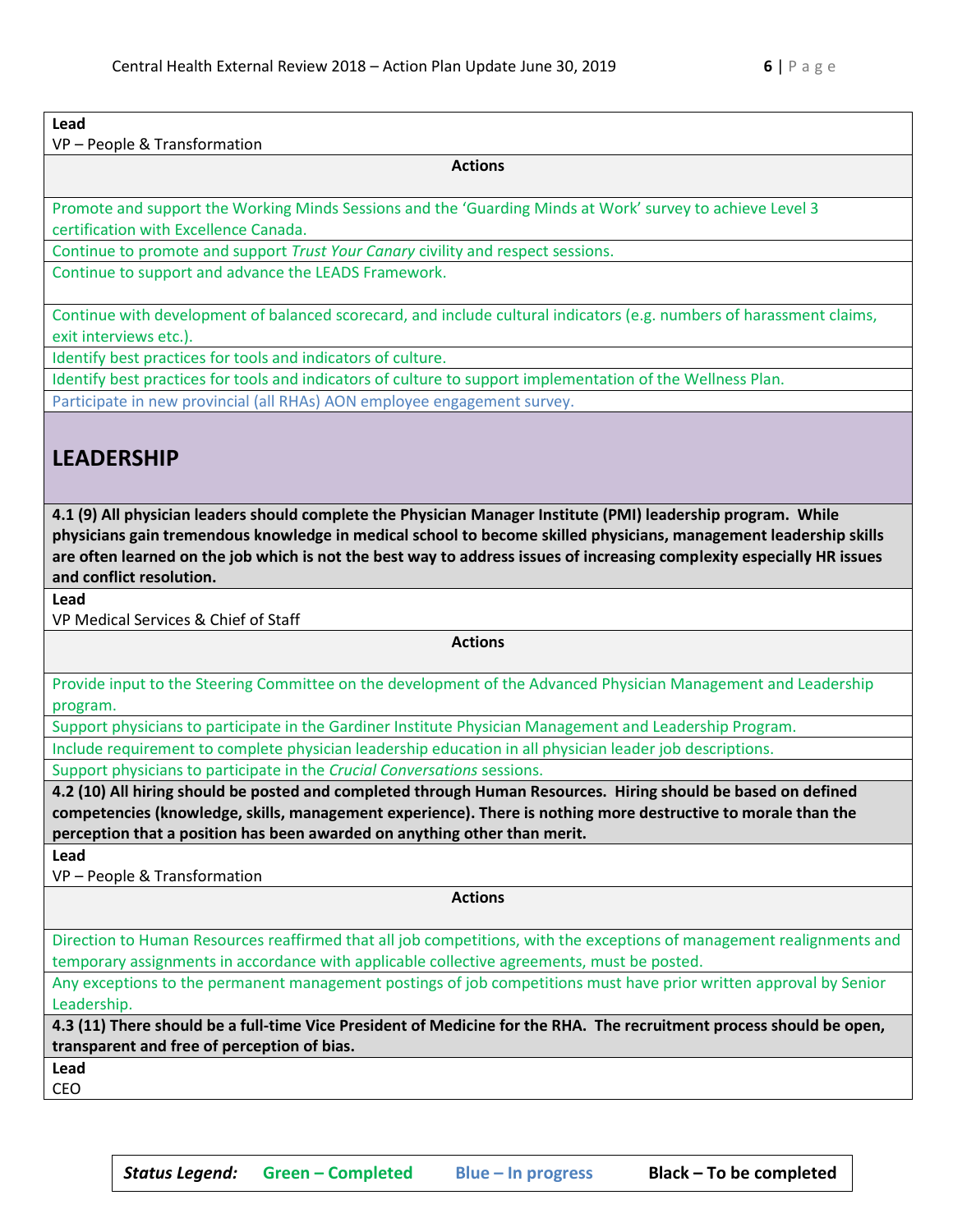| <b>Actions</b>                                                                                                                                                                                                                                  |  |
|-------------------------------------------------------------------------------------------------------------------------------------------------------------------------------------------------------------------------------------------------|--|
| Contract with a physician advisor to assist with the implementation of recommendations focused on medical staff and<br>medical staff by-laws.                                                                                                   |  |
| Discuss posting for full-time Vice President, Medical Services once a permanent CEO is hired.                                                                                                                                                   |  |
| Post a VP Medical Services/Chief of Staff Position and Recruit same.                                                                                                                                                                            |  |
| 4.4 (12) Human Resource leadership should make a concerted effort to be visible, get out of their offices and talk to and<br>listen to staff where staff work on a daily basis.                                                                 |  |
| Lead<br>VP - People & Transformation                                                                                                                                                                                                            |  |
| <b>Actions</b>                                                                                                                                                                                                                                  |  |
| Review current departmental structure and approach to HR operations, with a view to engaging RHA leaders to help                                                                                                                                |  |
| determine what visibility is needed.<br>Explore regional business partners approach.                                                                                                                                                            |  |
| Schedule and promote regular HR business partner visits to all Central Health facilities.                                                                                                                                                       |  |
| Develop mechanisms to be visible in the organization and seek input from staff throughout the organization.                                                                                                                                     |  |
| 4.5 (13) Develop a Central Health medical co-leadership model with the assistance of Memorial University Medical<br>School and the Newfoundland and Labrador Medical Association (NLMA).                                                        |  |
| Interpretation<br>This recommendation is interpreted to be a clinical co-leadership model.<br>Note: Actions under this recommendation should be reviewed with actions under recommendations 5.6.                                                |  |
| Lead                                                                                                                                                                                                                                            |  |
| VP Medical Services & Chief of Staff                                                                                                                                                                                                            |  |
| <b>Actions</b>                                                                                                                                                                                                                                  |  |
| Consult with Memorial University, RHA's and other stakeholders to explore approaches in clinical co-leadership.                                                                                                                                 |  |
| Request Newfoundland and Labrador Centre for Applied Health Research to conduct a CHRSP review of clinical leadership<br>models.                                                                                                                |  |
| Survey current Central Health administrative directors and physician leaders to identify what works and what changes<br>need to be considered to advance a regional approach to the provision of clinical services.                             |  |
| Develop consensus on roles, responsibilities, and accountabilities for physicians, administrative directors, and clinicians in<br>a co-leadership model.                                                                                        |  |
| <b>CLINICAL MANAGEMENT</b><br>5.0 (14) Implement a primary health care collaborative care (family physician, midwifery and obstetrical support)<br>model of obstetrical care regionally building on the successful primary care model at CNRHC. |  |
| Lead<br>VP - Medical Services & Chief of Staff/VP - Integrated Health & Chief Nursing Officer                                                                                                                                                   |  |
| <b>Actions</b>                                                                                                                                                                                                                                  |  |
| Continue to recruit for obstetrician for JPMRHC.                                                                                                                                                                                                |  |
|                                                                                                                                                                                                                                                 |  |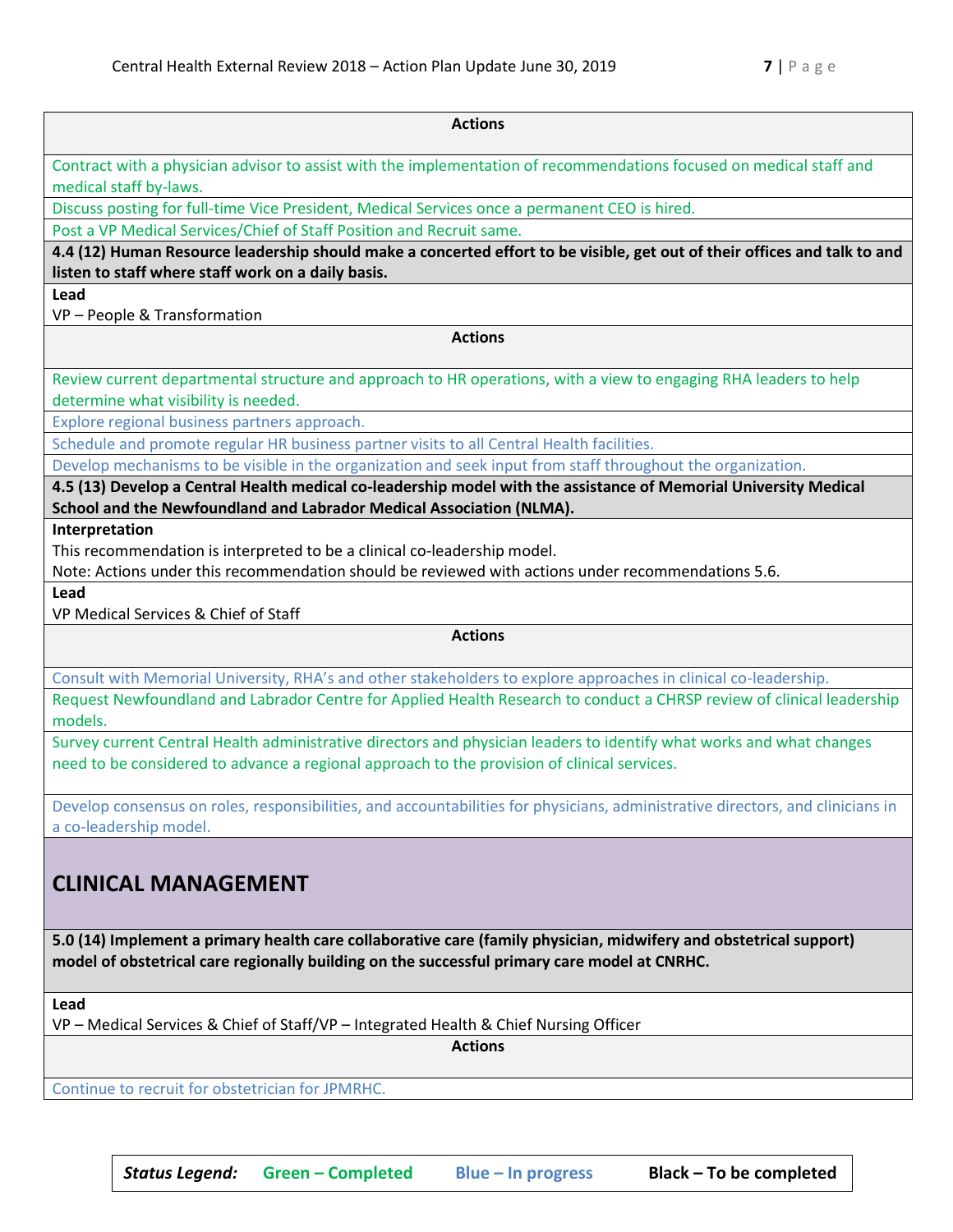With the goal of having obstetricians, family physicians, and midwives work collaboratively in a PHC model of care: o continue to work with the midwifery consultant to recruit and implement a midwifery model in Gander. o identify resources (e.g. first assists) required to support C-sections. o work with family physicians in Gander area to identify individuals interested in providing primary care obstetrical services and labour and delivery support at JPMRHC. o support and facilitate process for family physicians interested in providing primary care obstetrical services. **5.1 (15) Engage Memorial University expertise to undertake a qualitative and quantitative evaluation of the Ottawa Model of Care focused on communication, patient safety and outcomes. \* Lead** VP – Integrated Health & Chief Nursing Officer **Actions** Central Health and NLCHI complete evaluation work in this area. Review models of nursing care. Meet with the facilitators, educators, and union about proposed change in the nursing model of care. Update job descriptions based upon a revised nursing model of care. Identify realignments/reassignments to support a revised nursing model of care. Provide education on realignments and reassignments for staff. Review existing composition of nursing leadership councils. Implement the revised nursing model of care, using a continuous improvement process, with a focus to improve communication and patient outcomes. **5.2 (16) Seek assistance from Memorial University Medical School to develop a Peer Support Network for Central Health physicians. Lead** VP – Medical Services & Chief of Staff Note: Actions under this recommendation should be reviewee with actions under 3.6. **Actions** Identify physicians to avail of physician peer coaching training to be offered by Memorial University's Faculty of Medicine. Solicit input from physicians regarding the resources they require to be clinically supported in their practices. Develop and implement a revised and robust orientation program for physicians. Building on the work of MUN, NLMA, Shalloway Family Practice Network, and the College of Physicians and Surgeons of NL, begin development and approach to support physicians in their workplaces. **5.3 (17) Work with Memorial University Medical School and the Newfoundland & Labrador Medical Association to offer courses in Professionalism and Ethics for medical staff as part of a Continuing Medical Education curriculum. Lead** VP – Medical Services & Chief of Staff **Actions** Meet with Memorial University Faculty of Medicine professionalism working group to better understand initiatives/actions being explored to address areas of professionalism and ethics. Complete *Trust Your Canary* sessions on civility and respect with physician leaders. Encourage physician leaders to establish *Trust your Canary* sessions with physicians in their work areas. Initiate discussion with other RHA's and interested stakeholders to advocate for the College of Physicians and Surgeons Newfoundland and Labrador that professionalism ethics and education be considered as an ongoing requirement for licensure. Encourage physicians to participate in educational offerings on professionalism and ethics.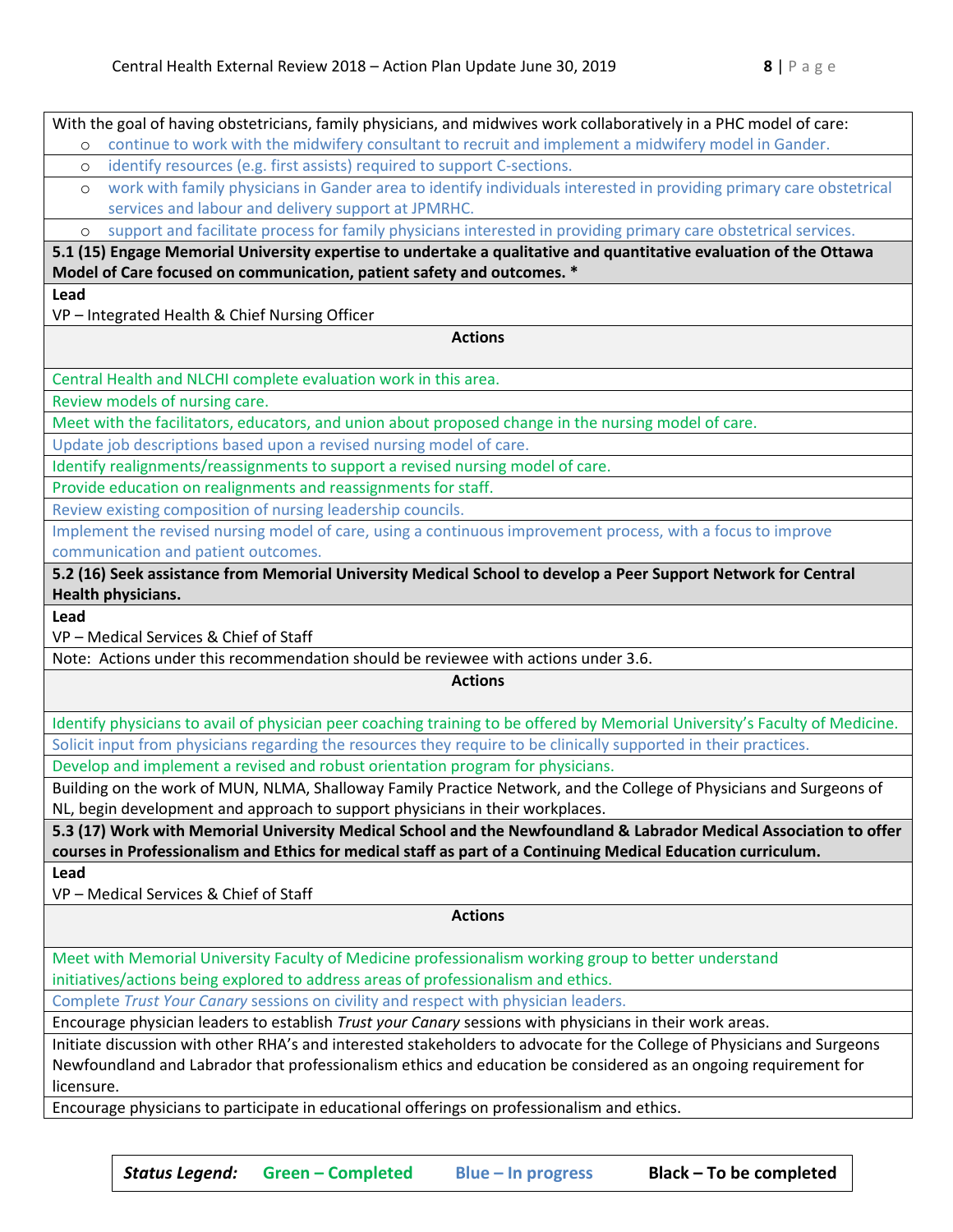| 5.4 (18) Review the clinical management reporting structure to clarify accountability and reduce span of control.                                                                                                                           |
|---------------------------------------------------------------------------------------------------------------------------------------------------------------------------------------------------------------------------------------------|
| Lead                                                                                                                                                                                                                                        |
| VP - Integrated Health & Chief Nursing Officer/VP - People & Transformation                                                                                                                                                                 |
| <b>Actions</b>                                                                                                                                                                                                                              |
|                                                                                                                                                                                                                                             |
| Survey managers with respect to committee membership and burden of committees.                                                                                                                                                              |
| Survey managers with respect to span of control and factors influencing their ability to carry out their management<br>accountabilities.                                                                                                    |
| Clarify role delineations for managers with both operational and program responsibilities.                                                                                                                                                  |
| Identify core accountabilities for all managers.                                                                                                                                                                                            |
| Review current reporting structures based upon direct and indirect reports and adjust where possible. Where adjustments<br>are not possible, recommendations to address identified issues to be considered in the 2019-2020 budget process. |
| 5.5 (19) Combine Medical Advisory Committee into one Regional Medical Advisory Committee (RMAC) Minutes should                                                                                                                              |
| have Consent Agendas (matters related to pre-reading and approval) and businesses focused on Action Items not                                                                                                                               |
| verbatim discussions.                                                                                                                                                                                                                       |
| Lead                                                                                                                                                                                                                                        |
| VP - Medical Services & Chief of Staff                                                                                                                                                                                                      |
| <b>Actions</b>                                                                                                                                                                                                                              |
|                                                                                                                                                                                                                                             |
| Review the current membership and accountabilities, as defined in the current medical staff bylaws of the Regional MAC                                                                                                                      |
| to determine if adjustments are required.                                                                                                                                                                                                   |
| Revise agenda and approach to regional MAC committee meetings, based upon committee accountabilities.                                                                                                                                       |
| Following consultation with physicians, update medical staff bylaws to reflect changes with respect to medical staff<br>structure.                                                                                                          |
| 5.6 (20) Central Health work with the Department of Health and Community Services to evolve a programmatic                                                                                                                                  |
| approach to clinical services across the RHA.                                                                                                                                                                                               |
| Lead                                                                                                                                                                                                                                        |
| VP - Integrated Health & Chief Nursing Officer/VP - Medical Services & Chief of Staff                                                                                                                                                       |
| Note: Actions under this recommendation should also be reviewed with the work of recommendation 4.5 re: co-                                                                                                                                 |
| leadership                                                                                                                                                                                                                                  |
| <b>Actions</b>                                                                                                                                                                                                                              |
| Work collaboratively with DHCS and other RHAs on the evolution of a Provincial Model of Clinical Services.                                                                                                                                  |
| Develop a plan to implement regional clinical chiefs for all clinical programs offered at Central Health.                                                                                                                                   |
| 5.7 (21) Central Health in consultation with the DHCS should develop an evidenced based decision making tool for                                                                                                                            |
| implementing change in clinical services                                                                                                                                                                                                    |
| Lead                                                                                                                                                                                                                                        |
| VP - People & Transformation                                                                                                                                                                                                                |
| <b>Actions</b>                                                                                                                                                                                                                              |
| Review and modify Central Health's decision-making tool to include consideration of change management strategy.                                                                                                                             |
| Review literature on change management, and formally adopt a change management strategy.                                                                                                                                                    |
| Educate all leaders on the formal change management strategy, process, and procedures.                                                                                                                                                      |
|                                                                                                                                                                                                                                             |
|                                                                                                                                                                                                                                             |
|                                                                                                                                                                                                                                             |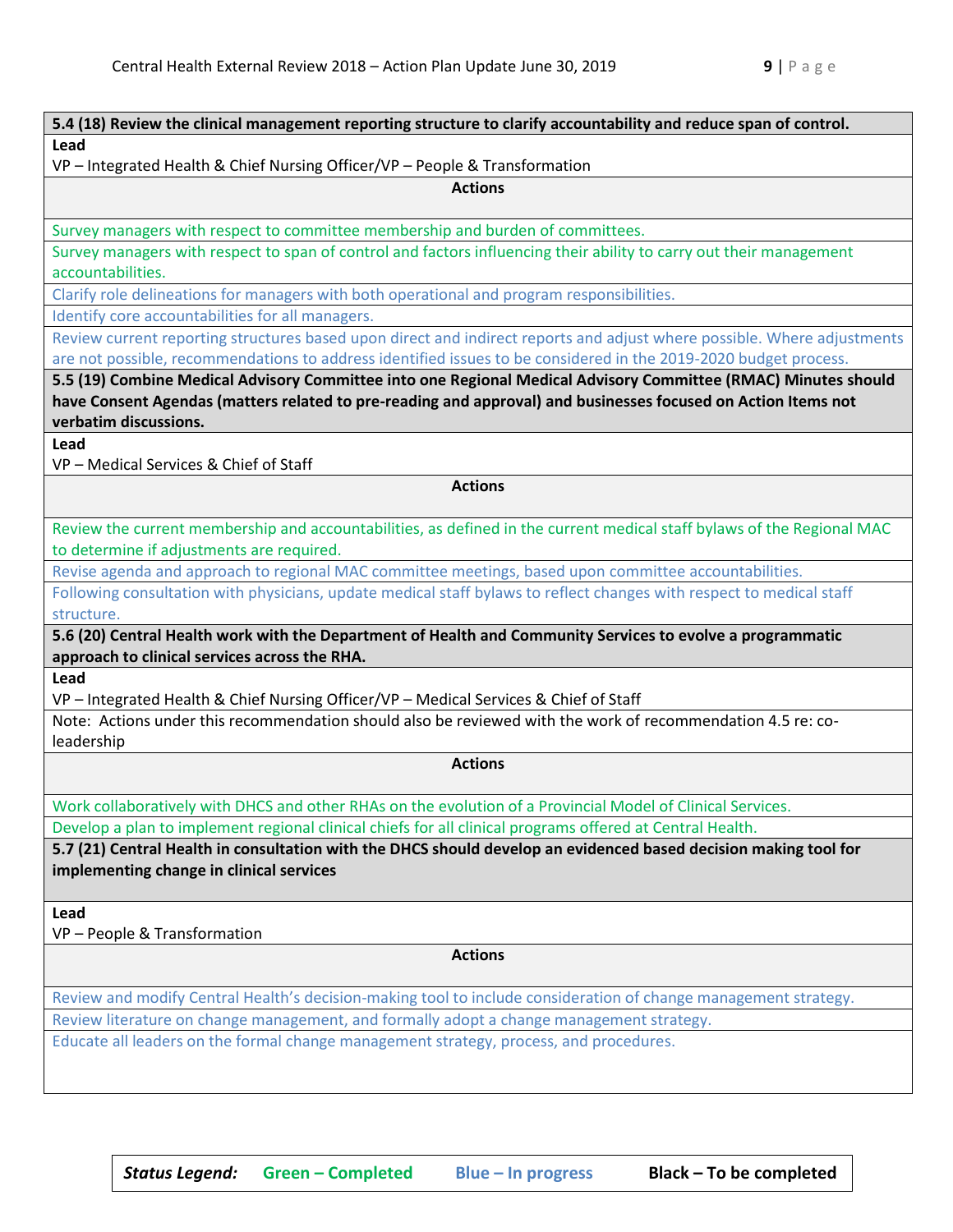| <b>RELATIONSHIPS</b>                                                                                                                                                                                                                                                                                                    |
|-------------------------------------------------------------------------------------------------------------------------------------------------------------------------------------------------------------------------------------------------------------------------------------------------------------------------|
|                                                                                                                                                                                                                                                                                                                         |
| 6.0 (22) A clinical management on-call system is needed to support point of care staff after-hours and on weekends.                                                                                                                                                                                                     |
| Lead<br>VP-Integrated Health & Chief Nursing Officer                                                                                                                                                                                                                                                                    |
| <b>Actions</b>                                                                                                                                                                                                                                                                                                          |
|                                                                                                                                                                                                                                                                                                                         |
| Develop guidelines for staff with respect to routing of issues to clinical on-call managers and administration on-call<br>managers.                                                                                                                                                                                     |
| Initiate clinical on call.                                                                                                                                                                                                                                                                                              |
| 6.1 (23) Locate senior management offices equally between CNRHC and JPMRHC facilities.                                                                                                                                                                                                                                  |
| Interpretation<br>Dr. Vaughan clarified that this recommendation does not refer to the number of senior management members in Gander<br>and Grand Falls-Windsor.                                                                                                                                                        |
| Lead                                                                                                                                                                                                                                                                                                                    |
| VP - Corporate Services & Provincial Shared Services Supply                                                                                                                                                                                                                                                             |
| <b>Actions</b>                                                                                                                                                                                                                                                                                                          |
| Identify space within the region to relocate the offices of the CEO and VP Medical Services from Corporate Office.                                                                                                                                                                                                      |
| Once appropriate space has been identified within the region, relocate CEO and VP Medical Services offices.                                                                                                                                                                                                             |
| 6.2 (24) The senior leadership team including CEO, individually and regularly as a routine party of their daily activities<br>walk through facilities engaging staff, listening to staff and clinicians and develop action items to incorporate into<br>senior leadership agendas for discussion, action and follow up. |
|                                                                                                                                                                                                                                                                                                                         |
| Lead<br>CEO                                                                                                                                                                                                                                                                                                             |
| <b>Actions</b>                                                                                                                                                                                                                                                                                                          |
| Establish staff meetings/forums on a regular basis at all levels in the organization.                                                                                                                                                                                                                                   |
| Review and revise, as appropriate, the leadership rounds process currently implemented in acute care to include a<br>feedback loop to staff. Issues identified and not resolved to be placed on the agenda for action by senior leadership team.                                                                        |
| Extend the leadership rounds process to all sectors of the organization.                                                                                                                                                                                                                                                |
| Revise management job descriptions to include accountability for leadership rounds.                                                                                                                                                                                                                                     |
| <b>SUCCESSION PLANNING</b>                                                                                                                                                                                                                                                                                              |
| 7.0 (25) Central Health should develop and implement an evidence-based, data-driven long-term health human<br>resources strategy for all health professions.                                                                                                                                                            |
| Lead                                                                                                                                                                                                                                                                                                                    |
| VP - People & Transformation                                                                                                                                                                                                                                                                                            |
| <b>Actions</b>                                                                                                                                                                                                                                                                                                          |
| Continue the work on the comprehensive succession plan, as part of the overall Human Resources Plan.<br>Engage with other RHAs for succession planning lessons learned and successes.                                                                                                                                   |

*Status Legend:* **Green – Completed Blue – In progress Black – To be completed**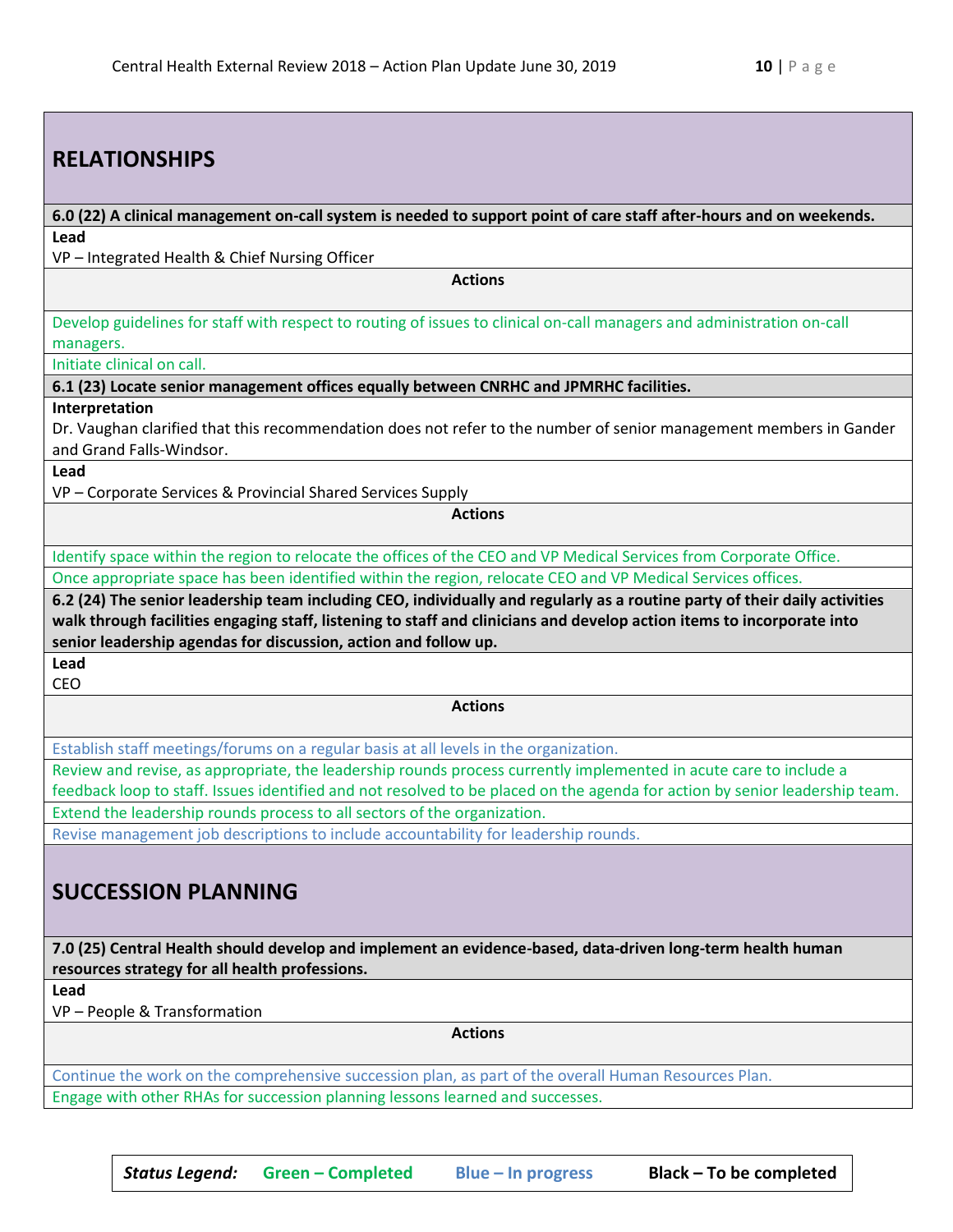| Continue to review areas/programs where vacancies exist and are difficult to recruit, and build short term and long term                                                                            |
|-----------------------------------------------------------------------------------------------------------------------------------------------------------------------------------------------------|
| forecasting into the comprehensive succession plan.                                                                                                                                                 |
| Investigate the use of an external resource to assist with the development of a plan.                                                                                                               |
| 7.1 (26) Central Health should develop and implement an evidence-based, data-driven long-term health human                                                                                          |
| resources strategy for all health professions.                                                                                                                                                      |
| Lead                                                                                                                                                                                                |
| VP - People & Transformation                                                                                                                                                                        |
| <b>Actions</b>                                                                                                                                                                                      |
| Adopt a policy direction to engage with educational institutions (high school and post-secondary) to educate students on<br>opportunities for employment in the health field and in Central Health. |
| Work with educational institutions to provide clinical placements for students.                                                                                                                     |
| Managers, including physician leaders, to make personal contact with students to address issues that may arise during                                                                               |
| clinical placements and identify appropriate potential job opportunities within the region.                                                                                                         |
| Human Resources group to meet with DHCS Workforce Planning Division to review provincial bursary and recruitment<br>incentive programs.                                                             |
| Develop an inventory of bursaries/sponsorship opportunities available provincially, and make this information available to                                                                          |
| staff and the general public.                                                                                                                                                                       |
| 7.2 (27) Human Resource leadership should develop and implement a plan to be more visible to staff.                                                                                                 |
| Lead                                                                                                                                                                                                |
| VP - People & Transformation                                                                                                                                                                        |
| Note: Action under this recommendation should be reviewed with actions under recommendation 4.4                                                                                                     |
| <b>Actions</b>                                                                                                                                                                                      |
| Continue regular Labor Management and Professional Practice meetings.                                                                                                                               |
| Explore resources required for a regional model of HR Business Partners.                                                                                                                            |
| Meet with Directors and Managers to identify how to most effectively increase visibility of HR team.                                                                                                |
|                                                                                                                                                                                                     |
| <b>COMMUNITY ENGAGEMENT</b>                                                                                                                                                                         |
|                                                                                                                                                                                                     |
| 9.0 (28) Develop an RHA Patient Navigator position to assist patients and families chart their way through the                                                                                      |
| healthcare system.                                                                                                                                                                                  |
| Lead                                                                                                                                                                                                |
| VP - People & Transformation                                                                                                                                                                        |
| <b>Actions</b>                                                                                                                                                                                      |
|                                                                                                                                                                                                     |
| Review literature on types and roles for patient navigators.                                                                                                                                        |
| Solicit input from Central Health patient advisor group and CACs for ideas with respect to the role of a patient navigator.                                                                         |
| Review the nature and type of patient complaints received by Central Heath to determine, and along with the literature                                                                              |
| review, determine the type/focus of navigation position to be considered.                                                                                                                           |

Develop a job description, and identify the cost of implementing a patient navigator position.

**9.1 (29) Engage towns of Grand Falls-Windsor and Gander in joint planning session for health services including the articulation of plans for access to collaborative community-based care.**

**Lead**

VP – Integrated Health & Chief Nursing Officer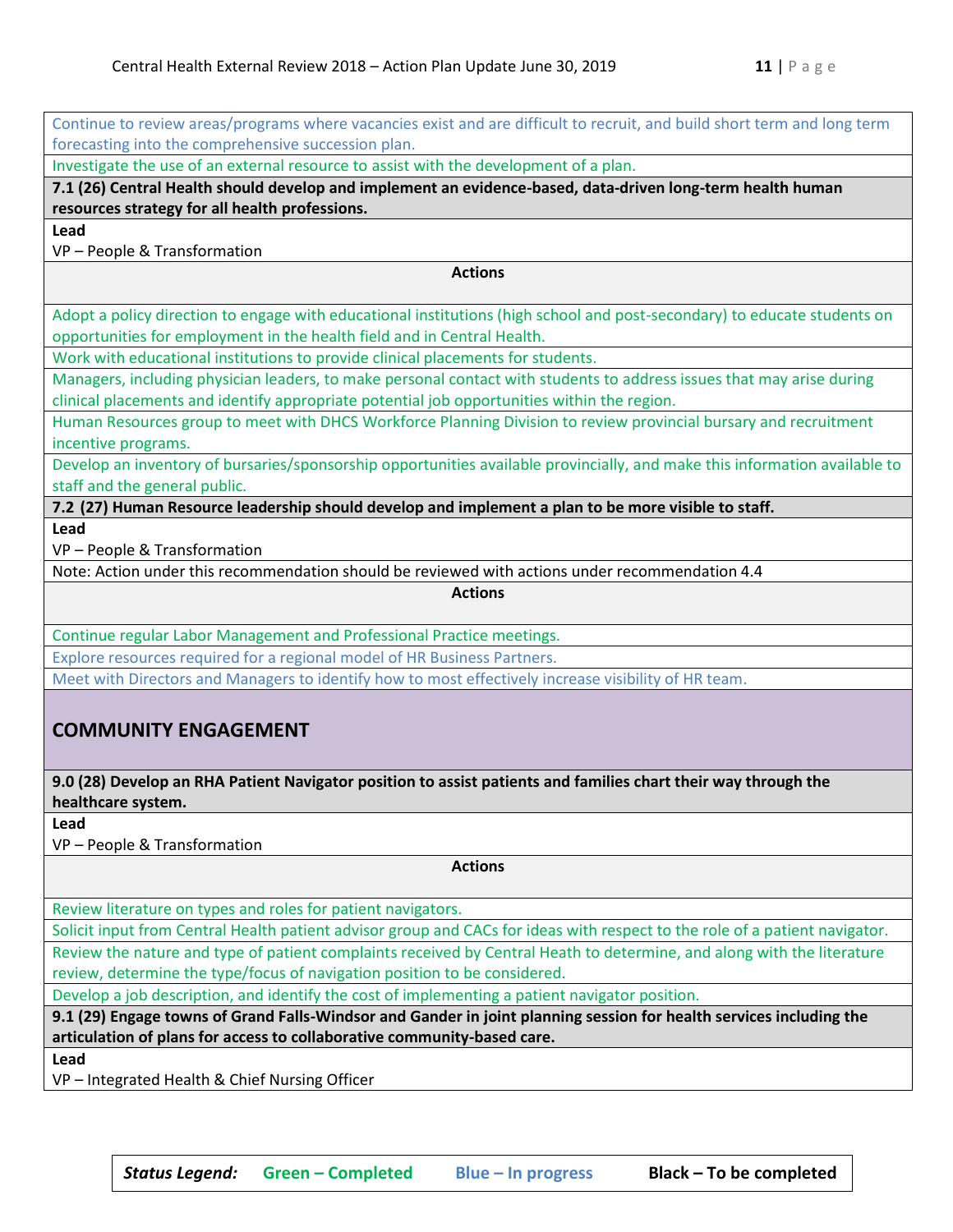| Note: Actions under this recommendation should also be reviewed with the work of recommendation 3.0 re:<br>collaboration between the municipalities.                                                               |
|--------------------------------------------------------------------------------------------------------------------------------------------------------------------------------------------------------------------|
| <b>Actions</b>                                                                                                                                                                                                     |
| Reach out to Municipalities Newfoundland and Labrador to participate in events (e.g. sponsor networking session at AGM<br>or offer keynote speaker at conferences).                                                |
| Reach out to Town of Gander and Town of Grand Falls-Windsor to have quarterly meetings.                                                                                                                            |
| Host community stakeholder sessions in GF-W and Gander during environment scan process.                                                                                                                            |
| Create a time-limited email account and a mailing address to solicit public input.                                                                                                                                 |
| 9.2 (30) Strengthen Community Advisory Committee relationship with the Board by having the Chair of each CAC<br>attend the Board Meeting to report on current issues.                                              |
| Lead                                                                                                                                                                                                               |
| VP-Integrated Health & Chief Nursing Officer                                                                                                                                                                       |
| <b>Actions</b>                                                                                                                                                                                                     |
| CACs Co-chaired by a member of the Board of Trustees.                                                                                                                                                              |
| CACs submit minutes of meetings to be included in the Board package, with Board members speaking to issues at Board<br>meetings.                                                                                   |
| CACs come together once a year to share their activities with other CACs.                                                                                                                                          |
| 9.3 (31) Engage the Community Advisory Committees in the development of a recruitment and retention strategy for<br>healthcare professionals                                                                       |
| Lead                                                                                                                                                                                                               |
| VP-Integrated Health & Chief Nursing Officer                                                                                                                                                                       |
| <b>Actions</b>                                                                                                                                                                                                     |
| Review the terms of reference for CACs, and incorporate additional objectives of working with Central Health to assist in<br>recruitment and orientation efforts where appropriate.                                |
| Work with CAC members to formalize an information package for potential recruits that can be shared during the<br>recruitment process.                                                                             |
| Provide information to CACs regarding contact information for potential recruits (e.g. where to access/inquire about job<br>vacancies, etc.).                                                                      |
| Members of CACs to identify community activities to welcome health care professionals to communities.                                                                                                              |
| 9.4 (32) Update Central Health website to a more user-friendly resources for accessing resources.                                                                                                                  |
| Lead                                                                                                                                                                                                               |
| Director of Communications & Government Relations                                                                                                                                                                  |
| <b>Actions</b>                                                                                                                                                                                                     |
| Redevelop website.                                                                                                                                                                                                 |
| <b>OTHER ISSUES</b>                                                                                                                                                                                                |
| 10.0 (33) Paramedics responsible for security in Emergency Departments and Hospitals. Paramedics are not trained in<br>security measures. The reviewer raised this with Board members and staff during the review. |
| Lead                                                                                                                                                                                                               |
| VP - People & Transformation                                                                                                                                                                                       |
| <b>Actions</b>                                                                                                                                                                                                     |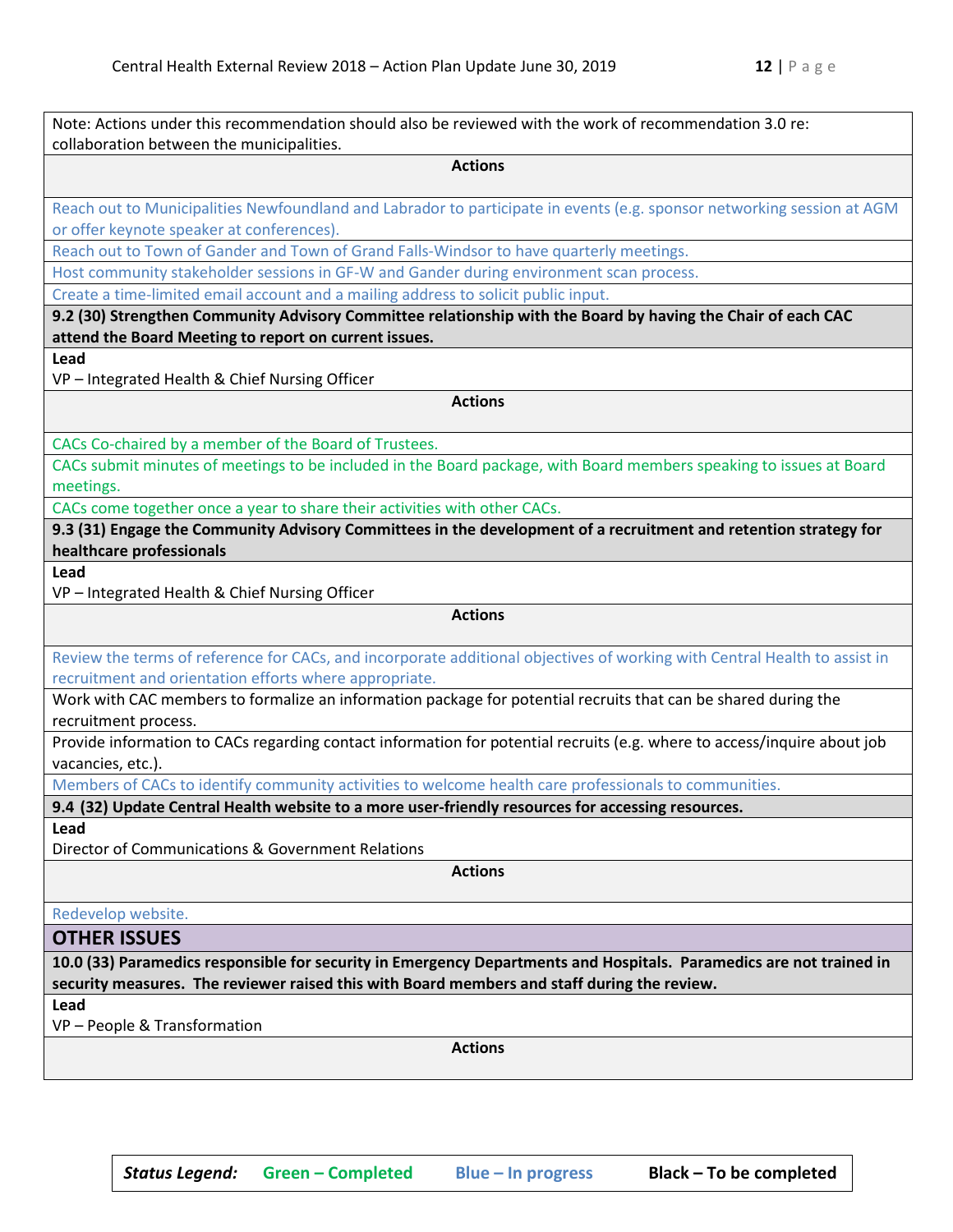| Eastern Health to review and identify recommendations, with respect to enhancing security and emergency management             |
|--------------------------------------------------------------------------------------------------------------------------------|
| services within Central Health.                                                                                                |
| Identify funding options for the provision on-site security services at both regional referral centers.                        |
| Finalize contract to provide on-site protection services.                                                                      |
| Realign an existing management position to include responsibility for regional protection services.                            |
| Communicate the duties and responsibilities of onsite security to employees, physicians, volunteers, and the public.           |
| Manager of Security, Emergency Management Systems and Business Continuity hired.                                               |
| 10.1 (34) Paramedics required to be stationed at "The Junction" have no bathroom facilities.                                   |
| Lead                                                                                                                           |
| VP - Integrated Health & Chief Nursing Officer<br><b>Actions</b>                                                               |
|                                                                                                                                |
| Review statistics regarding placement of ambulances at "the junction" and reason for relocation.                               |
| Review staffing complement of paramedics for hospital-based ambulance service in Baie Verte and Springdale.                    |
| Identify options to mitigate relocations to "the junction".                                                                    |
| 10.2 (35) Infection Prevention and Control reports to management without senior authority to require clinical                  |
| attention.                                                                                                                     |
| Lead                                                                                                                           |
| VP - Integrated Health & Chief Nursing Officer                                                                                 |
| <b>Actions</b>                                                                                                                 |
| Meet with Infection Prevention and Control staff to identify areas of concern with the current organizational reporting        |
| structure.                                                                                                                     |
| Following discussion with Infection Prevention and Control staff, confirm and or realign reporting structure.                  |
| 10.3 (36) The reviewer heard many longstanding individual Human Resources complaints symptomatic of the culture                |
| deficit noted in the review.                                                                                                   |
| Lead                                                                                                                           |
| VP - People & Transformation                                                                                                   |
| <b>Actions</b>                                                                                                                 |
| Separate the EFAP function from the Respectful Workplace Program.                                                              |
| Continue to offer the Working Minds training for managers and employees.                                                       |
| Assign program responsibility for psychological health and safety to one individual within the Employee Wellness<br>portfolio. |
| Review the current Respectful Workplace, Harassment, and Bullying policy to align, where possible, with the Government         |
| of Newfoundland and Labrador Workplace harassment policy.                                                                      |
| Participate in education sessions offered by DHCS to increase workplace harassment investigators. clarify                      |
| Encourage the practice of beginning all meetings with a patient/family/employee story/experience that espouses Central         |
| Health values.                                                                                                                 |
| Incorporate and embed a values-based approach into Central Health's overall recruitment process from initial job posting       |
| to candidate screening, the interview process, and hiring.                                                                     |
| Develop a plan/strategy to promote and celebrate Central Health values.                                                        |
| Continue to build on cultural sensitivity and diversity awareness initiatives to promote best practices to help cultivate and  |
| support a respectful workplace that is accommodating and inclusive.                                                            |
| Design and deliver a workshop for managers on accountability.                                                                  |
|                                                                                                                                |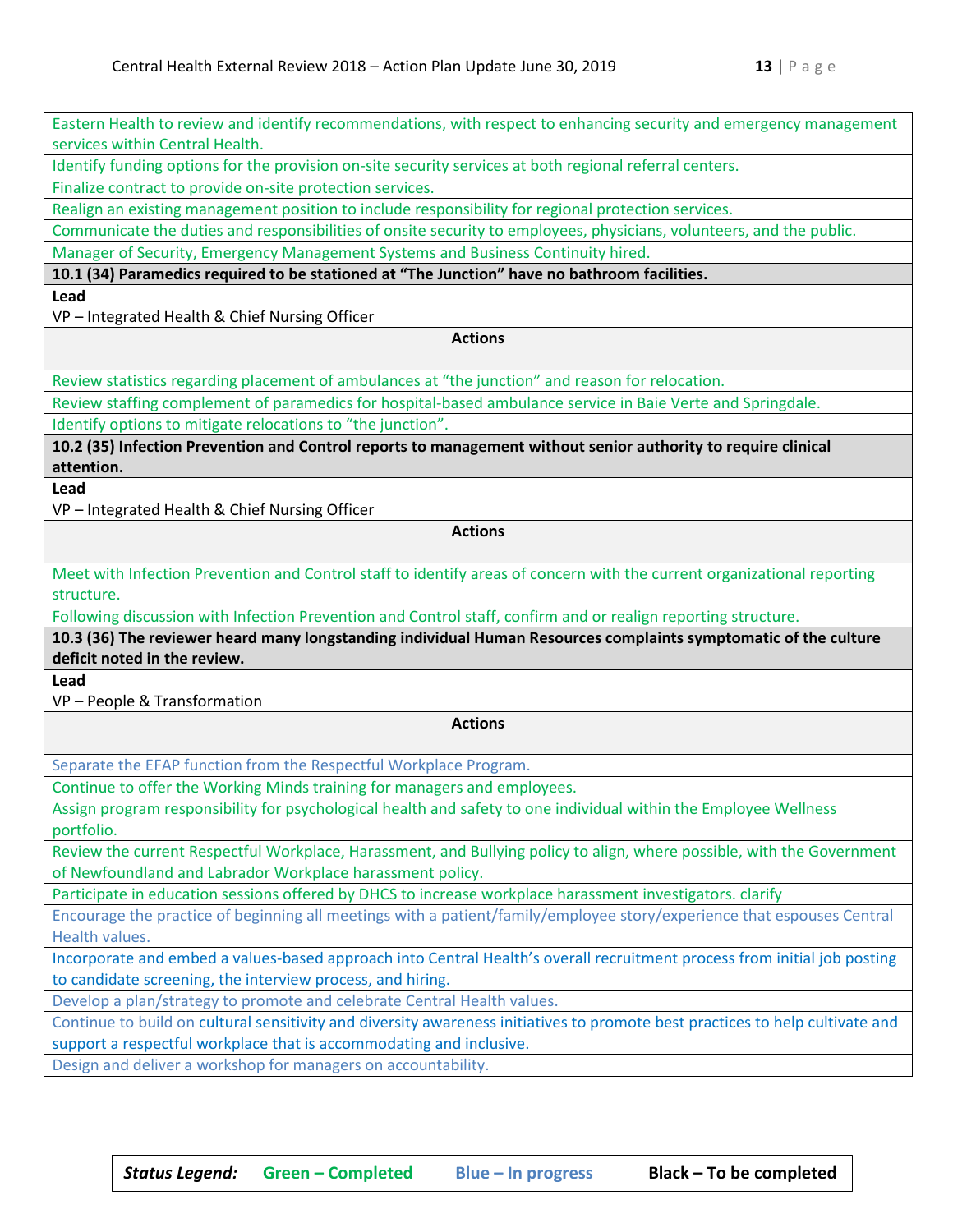#### **Glossary – Acronyms**

AON employee engagement survey - A survey based on the *AON Engagement Model*; a model of the business impact of engagement, employee engagement itself and the factors of the work experience that lead to higher engagement. In addition to measuring employee engagement, it also measures 16 work-experience dimensions: Career & Development, Collaboration, Customer Focus, Decision-making, Diversity & Inclusion, Empowerment/ Autonomy, Enabling Infrastructure, Employee Value Proposition (EVP), Manager, Mission/Values, Performance Management, Rewards & Recognition, Senior Leadership, Talent & Staffing, Work Tasks and Work/Life Balance.

CACs - Community Advisory Committees.

CH - Central Health.

CHRSP - The Contextualized Health Research Synthesis Program of Memorial University of Newfoundland and Labrador. Working in partnership with the provincial healthcare system to identify questions of urgent importance, CHRSP synthesizes existing research evidence and contextualizes findings to support evidence-based decisions in the Newfoundland and Labrador healthcare system.

CME - Continuing Medical Education.

DHCS - Department of Health and Community Services.

EFAP - Employee and Family Assistance Program.

Excellence Canada's Guarding Minds - A resource (survey and summary reports) to help assess, protect and promote psychological health and safety in their workplaces.

Gardiner Institute - An association within the Faculty of Business Administration, Memorial University, that delivers current and relevant professional development programs that advance the business and leadership knowledge and/or skills of organizations and existing or aspiring supervisors, managers, executives and entrepreneurs.

ICD - Institute of Corporate Directors.

LEADS Framework - A leadership capabilities framework representing an innovative and integrated investment in the future of health leadership in Canada. It provides a comprehensive approach to leadership development for the Canadian health sector, including leadership within the whole-system, within the health organizations, and within individual leaders.

MUN - Memorial University of Newfoundland and Labrador.

NLCHI - The Newfoundland and Labrador Centre for Health Information.

NLMA - Newfoundland and Labrador Medical Association.

PHC - Primary Health Care.